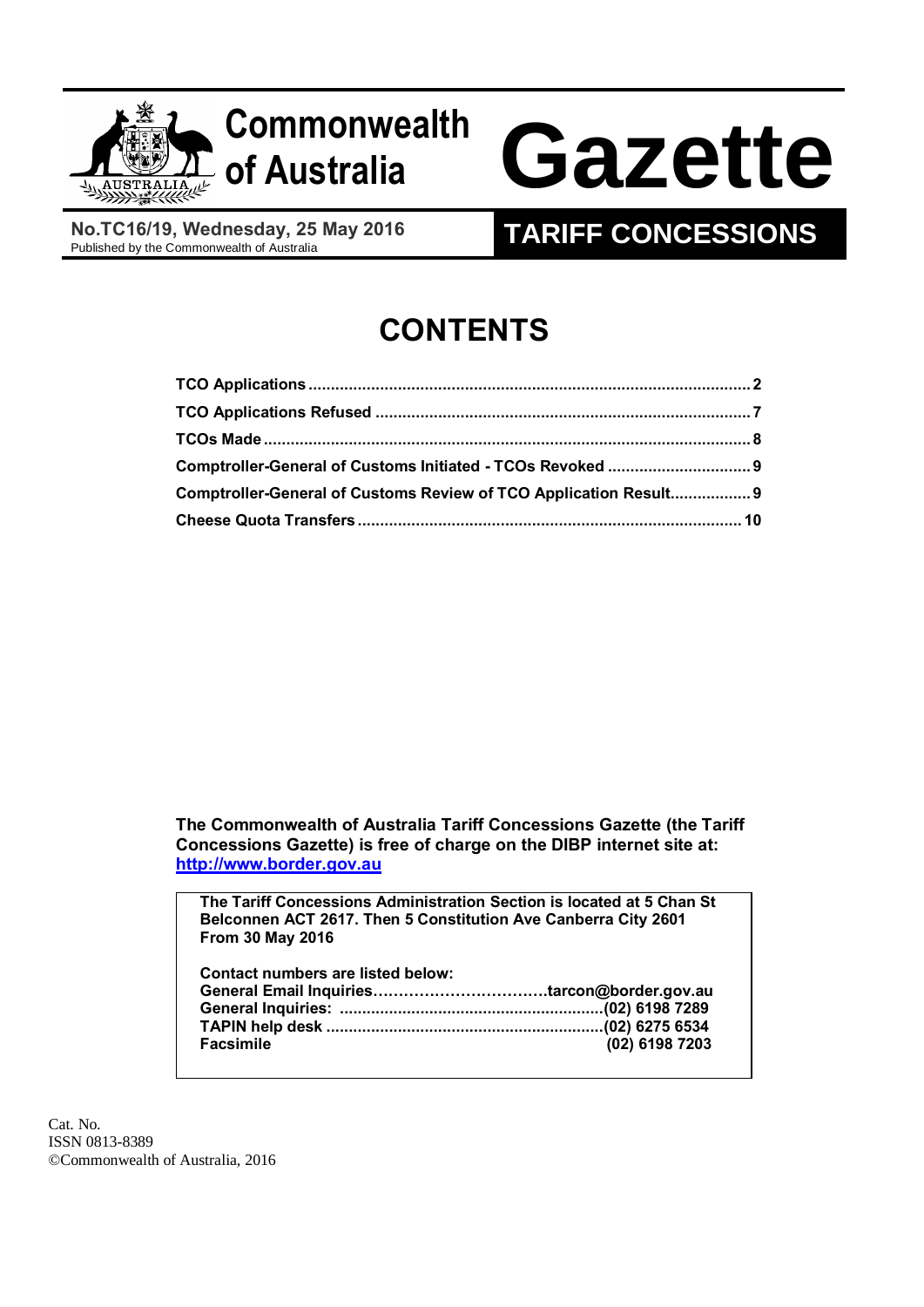#### <span id="page-1-0"></span>**CUSTOMS ACT 1901 - NOTICE PURSUANT TO SECTION 269K(1) - APPLICATIONS MADE FOR TARIFF CONCESSION ORDERS**

Applications have been lodged for Tariff Concession Orders for the goods described in the following TABLE.

Australian manufacturers who wish to contest the granting of a Tariff Concession Order for the goods described are invited to lodge a submission in writing in an approved form. Submissions must be lodged within 50 days of the date of publication of this Notice.

The operative date (Op.) and TC reference number follow the description of goods.

To assist local manufacturers, the use(s) to which the goods can be put follow the description of goods.

Objections to the making of TCO submission forms are available at

### <http://www.border.gov.au/Forms/Documents/b444.pdf>

For guidance on the required description style, phone 02 6198 7289.

|            | Description of Goods including the<br>Customs Tariff Classification                                                                                                                                                                                                                                                                                                                                                                                                         |                | Schedule 4 Item Number<br>General Duty Rate |
|------------|-----------------------------------------------------------------------------------------------------------------------------------------------------------------------------------------------------------------------------------------------------------------------------------------------------------------------------------------------------------------------------------------------------------------------------------------------------------------------------|----------------|---------------------------------------------|
| 3908.90.00 | RESIN, co-polyamide, semi-aromatic, amorphous, having ALL of<br>the following:<br>(a) density NOT greater than $1.20$ g/cm3 measured in<br>accordance with ISO 1183;<br>(b) tensile E-Modulus NOT less than 2 800 MPA and NOT greater<br>than 3 200 MPa measured in accordance with ISO $527-2$ :<br>(c) melt volume rate NOT less than 20 cm3/10 mins and<br>NOT greater than 30 cm3/10 mins measured at 275 degrees<br>C/5 Kg in accordance with ISO 1133<br>Op. 19.04.16 | $-$ TC 1614119 | 50                                          |
|            | Stated Use:<br>In injection moulding and extrusion processes<br>Applicant: TCL AUSTRALIA PTY LTD                                                                                                                                                                                                                                                                                                                                                                            |                | 5%                                          |
| 3920.49.00 | SHEETING, polyvinyl chloride, flocked on one side OR both sides,<br>in rolls, having BOTH of the following:<br>(a) width NOT less than 650 mm;<br>(b) thickness NOT less than 0.17 mm<br>Op. 21.04.16                                                                                                                                                                                                                                                                       | $-$ TC 1614732 | 50                                          |
|            | Stated Use:<br>For use in manufacturing air filters for evaporative air coolers<br>Applicant: SEELEY INTERNATIONAL PTY LTD                                                                                                                                                                                                                                                                                                                                                  |                | 5%                                          |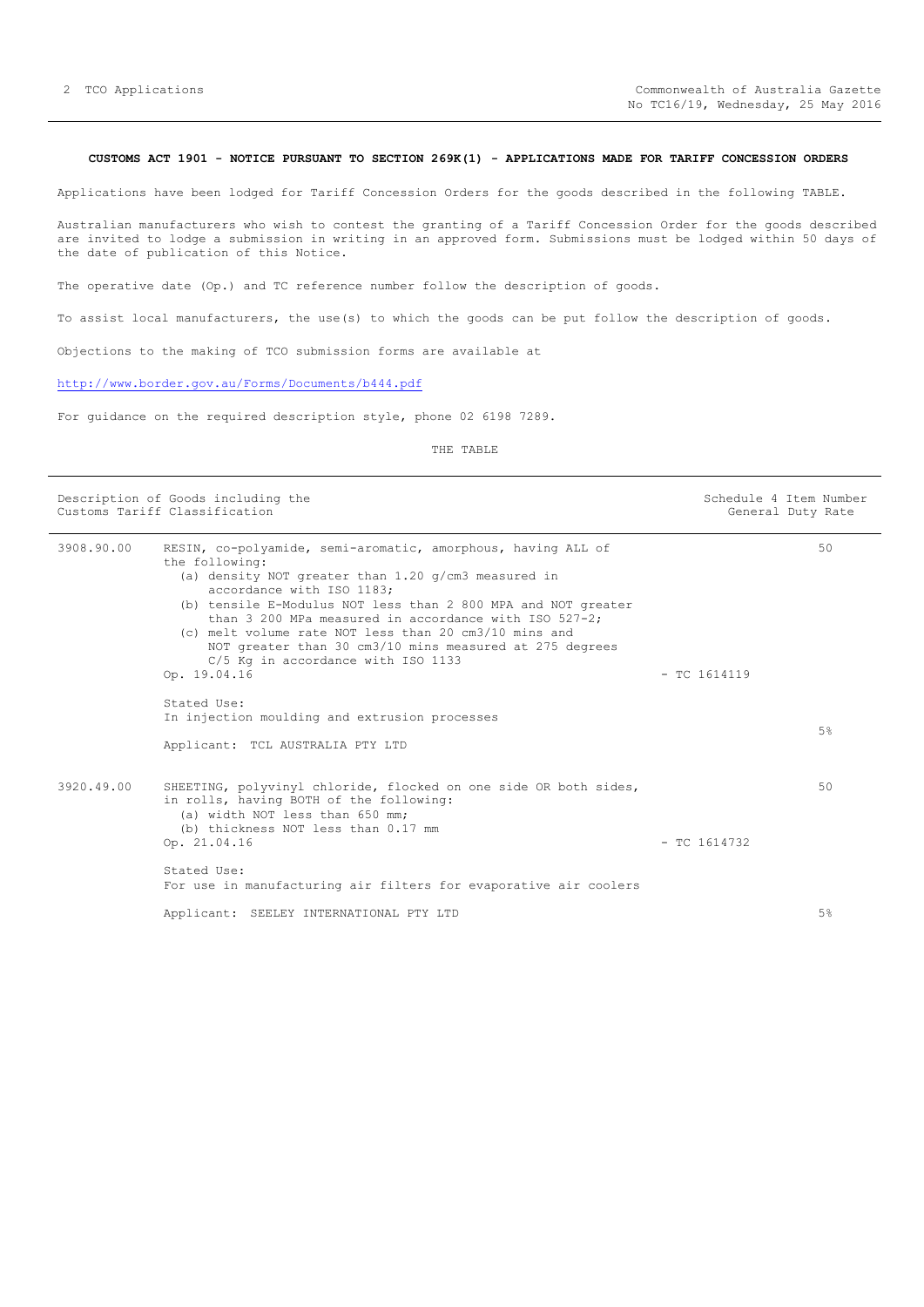| Description of Goods including the<br>Customs Tariff Classification |                                                                                                                                                                                                                                                                                                                                                                                                                                      | Schedule 4 Item Number<br>General Duty Rate |       |
|---------------------------------------------------------------------|--------------------------------------------------------------------------------------------------------------------------------------------------------------------------------------------------------------------------------------------------------------------------------------------------------------------------------------------------------------------------------------------------------------------------------------|---------------------------------------------|-------|
| 7210.49.00                                                          | STEEL, flat rolled, non-alloy, hot dipped galvannealed zinc<br>coated, in coils, having ALL of the following:<br>(a) yield strength, NOT less than 195 MPa and NOT greater than<br>295 MPa;<br>(b) tensile strength NOT less than 270 MPa;<br>(c) elongation NOT less than 35% and NOT greater than 44%;<br>(d) coating mass NOT less than 35 $q/m2$ and NOT greater than 65<br>$q/m2$ ;<br>(e) thickness 0.70 mm AND width 1 660 mm |                                             | 50    |
|                                                                     | For the purposes of this Order, tolerances allowable for<br>specification (e) are as follows:<br>$(i)$ thickness + OR - 10%;<br>$(ii)$ width + OR - 1%<br>Op. 02.05.16                                                                                                                                                                                                                                                               | $-$ TC 1615482                              |       |
|                                                                     | Stated Use:                                                                                                                                                                                                                                                                                                                                                                                                                          |                                             |       |
|                                                                     | To manufacture goods such as body panels for passenger motor<br>vehicles                                                                                                                                                                                                                                                                                                                                                             |                                             |       |
|                                                                     | Applicant: TOYOTA TSUSHO (AUSTRALASIA) PTY LTD                                                                                                                                                                                                                                                                                                                                                                                       |                                             | 5%    |
| 7616.99.00                                                          | CLAMPS, GRID SHELL, aluminium<br>Op. 28.04.16                                                                                                                                                                                                                                                                                                                                                                                        | $-$ TC 1615323                              | 50    |
|                                                                     | Stated Use:<br>Hold glass panels in place on a canopy roof                                                                                                                                                                                                                                                                                                                                                                           |                                             |       |
|                                                                     | Applicant: BUILT PTY LTD                                                                                                                                                                                                                                                                                                                                                                                                             |                                             | $5\%$ |
| 8202.31.00                                                          | BLADES, CIRCULAR, PAPER LOG SAW, being alloy steel containing<br>chromium AND molybdenum AND vanadium<br>Op. 22.04.16                                                                                                                                                                                                                                                                                                                | $-$ TC 1614897                              | 50    |
|                                                                     | Stated Use:<br>To cut toilet roll logs into consumer roll widths                                                                                                                                                                                                                                                                                                                                                                     |                                             |       |
|                                                                     | Applicant: A.B.C. PAPER & PAPER MILLS PTY LTD                                                                                                                                                                                                                                                                                                                                                                                        |                                             | 5%    |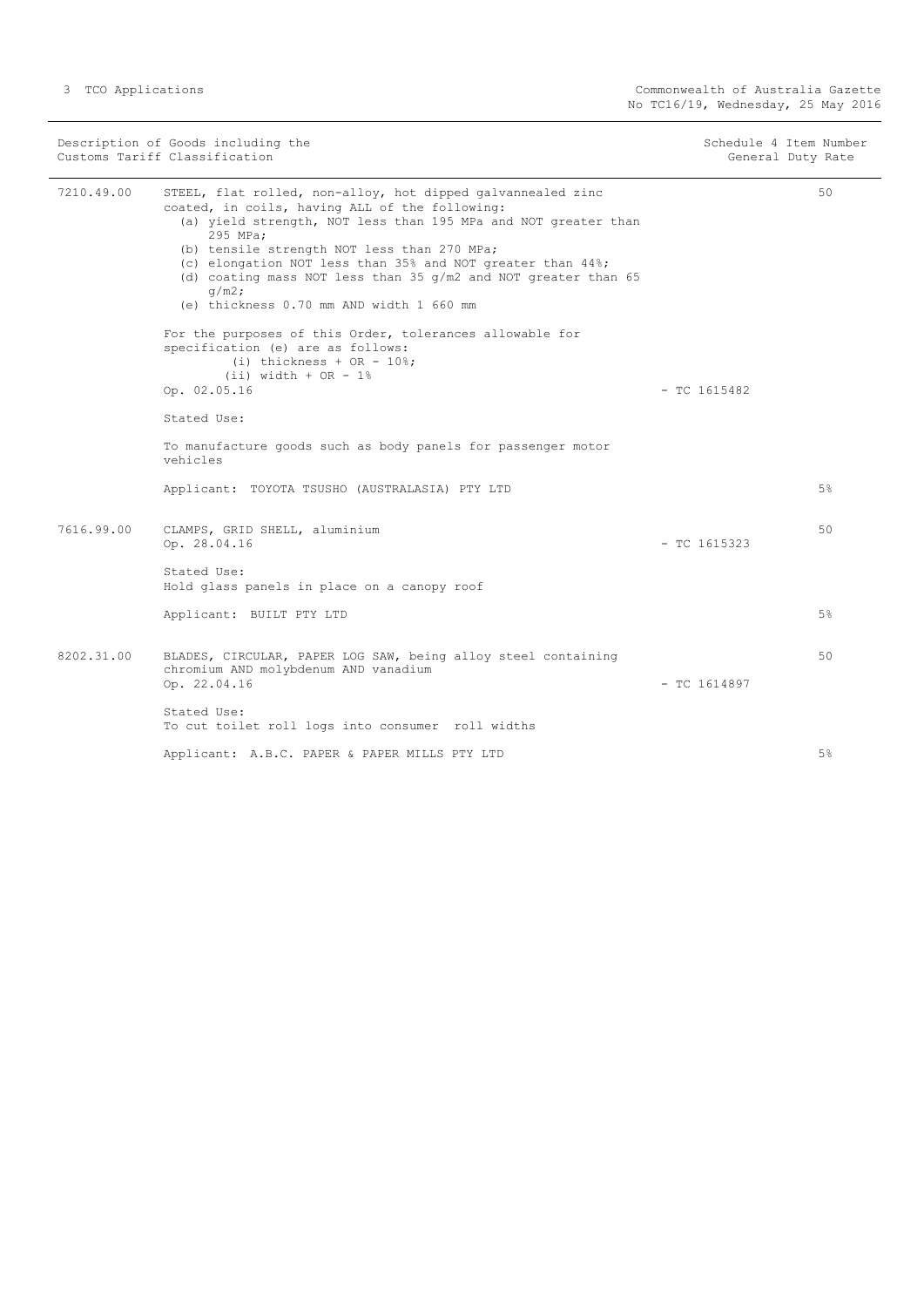|            | Description of Goods including the<br>Customs Tariff Classification                                                                                                                                                                                                                                                                                                                                                                                                                                                                                                                                                                                                                                                                                                                                                       | Schedule 4 Item Number<br>General Duty Rate |    |
|------------|---------------------------------------------------------------------------------------------------------------------------------------------------------------------------------------------------------------------------------------------------------------------------------------------------------------------------------------------------------------------------------------------------------------------------------------------------------------------------------------------------------------------------------------------------------------------------------------------------------------------------------------------------------------------------------------------------------------------------------------------------------------------------------------------------------------------------|---------------------------------------------|----|
| 8421.39.00 | ELECTROSTATIC PRECIPITATOR CASING, whether OR not assembled,<br>having gas inlet AND outlet vents AND dust hoppers AND rigid<br>frame, with OR without ANY of the following:<br>(a) chain conveyors;<br>$(b)$ chutes;<br>$(c)$ ducts;<br>(d) expansion joints;<br>(e) insulation AND/OR cladding;<br>$(f)$ plates;<br>$(q)$ pipes;<br>(h) stairs;<br>$(i)$ rails;<br>$(j)$ platforms;<br>$(k)$ ladders;<br>$(1)$ lighting;<br>(m) transport frames;<br>(n) lifting beams;<br>(o) purge heaters;<br>(p) purge air fans;<br>(q) rotary valves;<br>$(r)$ instrumentation;<br>(s) transformer rectifiers;<br>$(t)$ beams;<br>$(u)$ covers;<br>$(v)$ tubes;<br>$(w)$ hoppers;<br>$(x)$ steel angles;<br>$(y)$ channels;<br>(z) baffle boards;<br>(aa) baffle hangers;<br>(ab) baffles;<br>(ac) steel grates;<br>(ad) walkways; |                                             | 50 |
|            | (ae) supports<br>Op. 20.04.16<br>Stated Use:                                                                                                                                                                                                                                                                                                                                                                                                                                                                                                                                                                                                                                                                                                                                                                              | $-$ TC 1614518                              |    |
|            | To enclose electrostatic precipitator electrodes and collecting<br>plates and to collect and remove ash collected by the<br>precipitator                                                                                                                                                                                                                                                                                                                                                                                                                                                                                                                                                                                                                                                                                  |                                             |    |
|            | Applicant: NYRSTAR PORT PIRIE PTY LTD                                                                                                                                                                                                                                                                                                                                                                                                                                                                                                                                                                                                                                                                                                                                                                                     |                                             | 5% |
| 8428.90.00 | HANDLING AND CONVEYING SYSTEM, including ALL of the following:<br>(a) pneumatic conveyor;<br>(b) hoppers;                                                                                                                                                                                                                                                                                                                                                                                                                                                                                                                                                                                                                                                                                                                 |                                             | 50 |
|            | (c) control panel<br>Op. 28.04.16                                                                                                                                                                                                                                                                                                                                                                                                                                                                                                                                                                                                                                                                                                                                                                                         | $-$ TC 1615283                              |    |
|            | Stated Use:<br>For handling and conveying goods such as crystal sugar for food<br>processing                                                                                                                                                                                                                                                                                                                                                                                                                                                                                                                                                                                                                                                                                                                              |                                             |    |
|            | Applicant: AGRANA FRUIT AUSTRALIA PTY LTD                                                                                                                                                                                                                                                                                                                                                                                                                                                                                                                                                                                                                                                                                                                                                                                 |                                             | 5% |
| 8428.90.00 | PAPER ROLL COLLATING AND DIVERTING MACHINES, including BOTH of<br>the following:<br>(a) infeed conveyor;<br>(b) control panel                                                                                                                                                                                                                                                                                                                                                                                                                                                                                                                                                                                                                                                                                             |                                             | 50 |
|            | Op. 28.04.16                                                                                                                                                                                                                                                                                                                                                                                                                                                                                                                                                                                                                                                                                                                                                                                                              | $-$ TC 1615284                              |    |
|            | Stated Use:<br>For diverting and collating paper rolls on a conveyor into<br>multiple rolls prior to bundling and wrapping                                                                                                                                                                                                                                                                                                                                                                                                                                                                                                                                                                                                                                                                                                |                                             |    |
|            | Applicant: A.B.C. PAPER & PAPER MILLS PTY LTD                                                                                                                                                                                                                                                                                                                                                                                                                                                                                                                                                                                                                                                                                                                                                                             |                                             | 5% |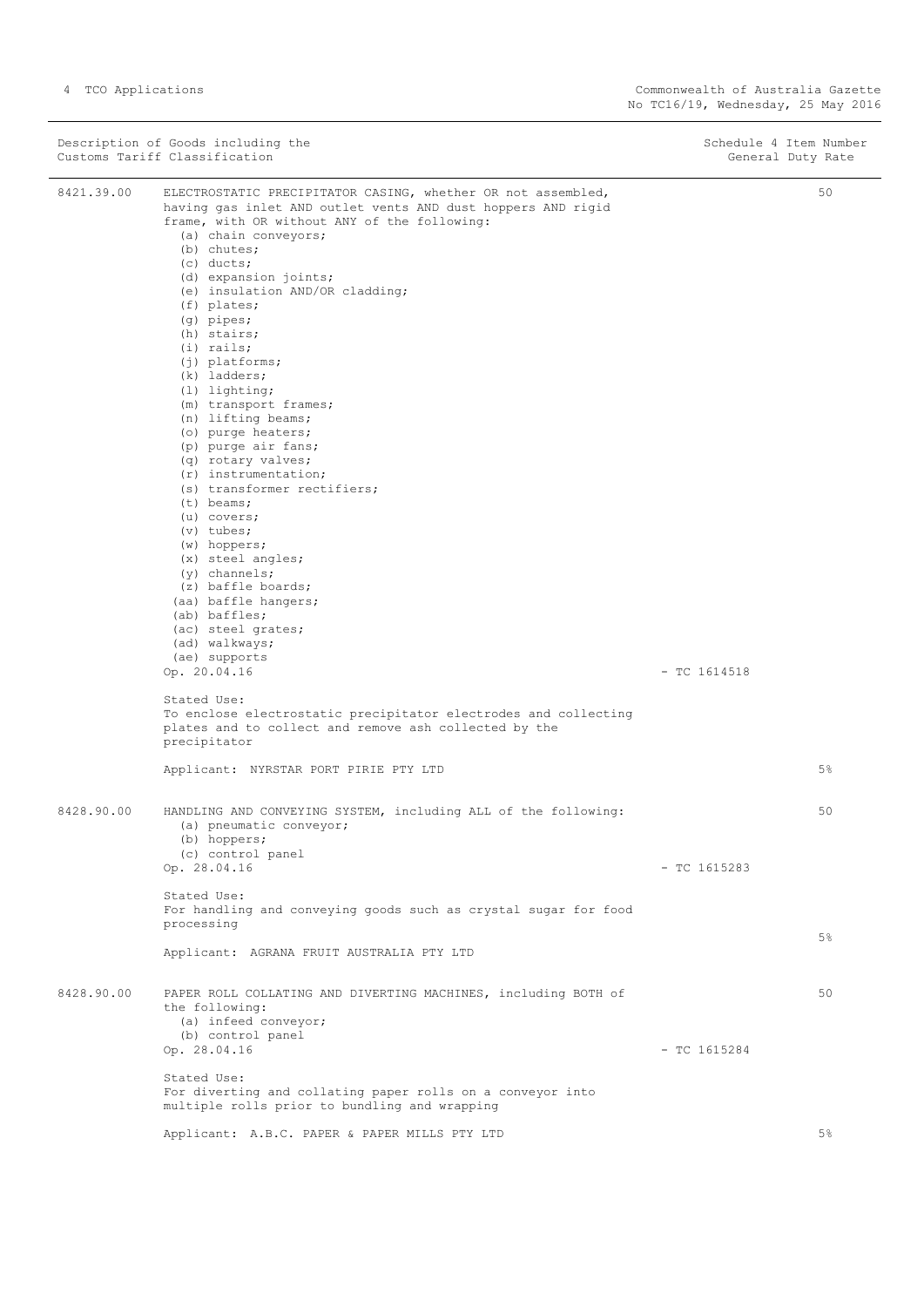| Description of Goods including the<br>Customs Tariff Classification |                                                                                                                                                                                                                                                                                                                                                                                 | Schedule 4 Item Number<br>General Duty Rate |       |
|---------------------------------------------------------------------|---------------------------------------------------------------------------------------------------------------------------------------------------------------------------------------------------------------------------------------------------------------------------------------------------------------------------------------------------------------------------------|---------------------------------------------|-------|
| 8428.90.00                                                          | LAYER PICKING HOISTS, PALLET LOADING OR UNLOADING, programmable<br>logic controlled, having BOTH of the following:<br>(a) lifting capacity NOT greater than 450 kg per layer;<br>(b) cycle capacity NOT greater than 170 per hour<br>Op. 29.04.16                                                                                                                               | $-$ TC 1615386                              | 50    |
|                                                                     | Stated Use:<br>Lifting and picking of layers of items from pallets in an<br>automated warehouse                                                                                                                                                                                                                                                                                 |                                             |       |
|                                                                     | Applicant: VANDERLANDE INDUSTRIES BV                                                                                                                                                                                                                                                                                                                                            |                                             | 5%    |
| 8479.89.90                                                          | ANAEROBIC DIGESTERS, incomplete AND unassembled, including ALL<br>of the following:<br>(a) long arm agitators AND lattice tower;<br>$(b)$ pipes;<br>(c) tank, having stainless steel digester wall modules<br>AND aluminium cladding,<br>with OR without ANY of the following:<br>(i) inflatable membrane roof;<br>(ii) insulation;<br>(iii) submersible mixers;<br>(iv) motors |                                             | 50    |
|                                                                     | Op. 29.04.16                                                                                                                                                                                                                                                                                                                                                                    | $-$ TC 1615412                              |       |
|                                                                     | Stated Use:<br>For the production of biogas from biodegradable waste                                                                                                                                                                                                                                                                                                            |                                             |       |
|                                                                     | Applicant: AQUATEC MAXCON PTY LTD                                                                                                                                                                                                                                                                                                                                               |                                             | $5\%$ |
| 8479.89.90                                                          | BALLISTIC WASTE SEPARATORS, having ALL of the following:<br>(a) screen paddles;<br>(b) one OR more stages;<br>(c) adjustable paddle angle NOT less than 10 degrees and NOT<br>greater than 25 degrees                                                                                                                                                                           |                                             | 50    |
|                                                                     | Op. 05.05.16                                                                                                                                                                                                                                                                                                                                                                    | $-$ TC 1616223                              |       |
|                                                                     | Stated Use:<br>Separating different recycling waste by various sized screening<br>fractions                                                                                                                                                                                                                                                                                     |                                             |       |
|                                                                     | Applicant: NORTHERN ADELAIDE WASTE MANAGEMENT AUTHORITY                                                                                                                                                                                                                                                                                                                         |                                             | 5%    |
| 8507.80.00                                                          | FLOW BATTERIES, zinc bromide electrolyte, with OR without remote<br>monitoring, having ALL of the following:<br>(a) power capacity NOT less than and 5 kW peak and NOT greater<br>than 7.5 kW peak;<br>(b) operating voltage NOT less than 40 V DC and NOT greater<br>than 60 V DC;<br>(c) stored energy NOT less than 8 kWh and NOT greater<br>than 15 kWh                     |                                             | 50    |
|                                                                     | Op. 13.04.16                                                                                                                                                                                                                                                                                                                                                                    | $-$ TC 1613632                              |       |
|                                                                     | Stated Use:<br>Support off-grid power systems and telecommunications                                                                                                                                                                                                                                                                                                            |                                             |       |
|                                                                     | Applicant: REDFLOW LTD                                                                                                                                                                                                                                                                                                                                                          |                                             | $5\%$ |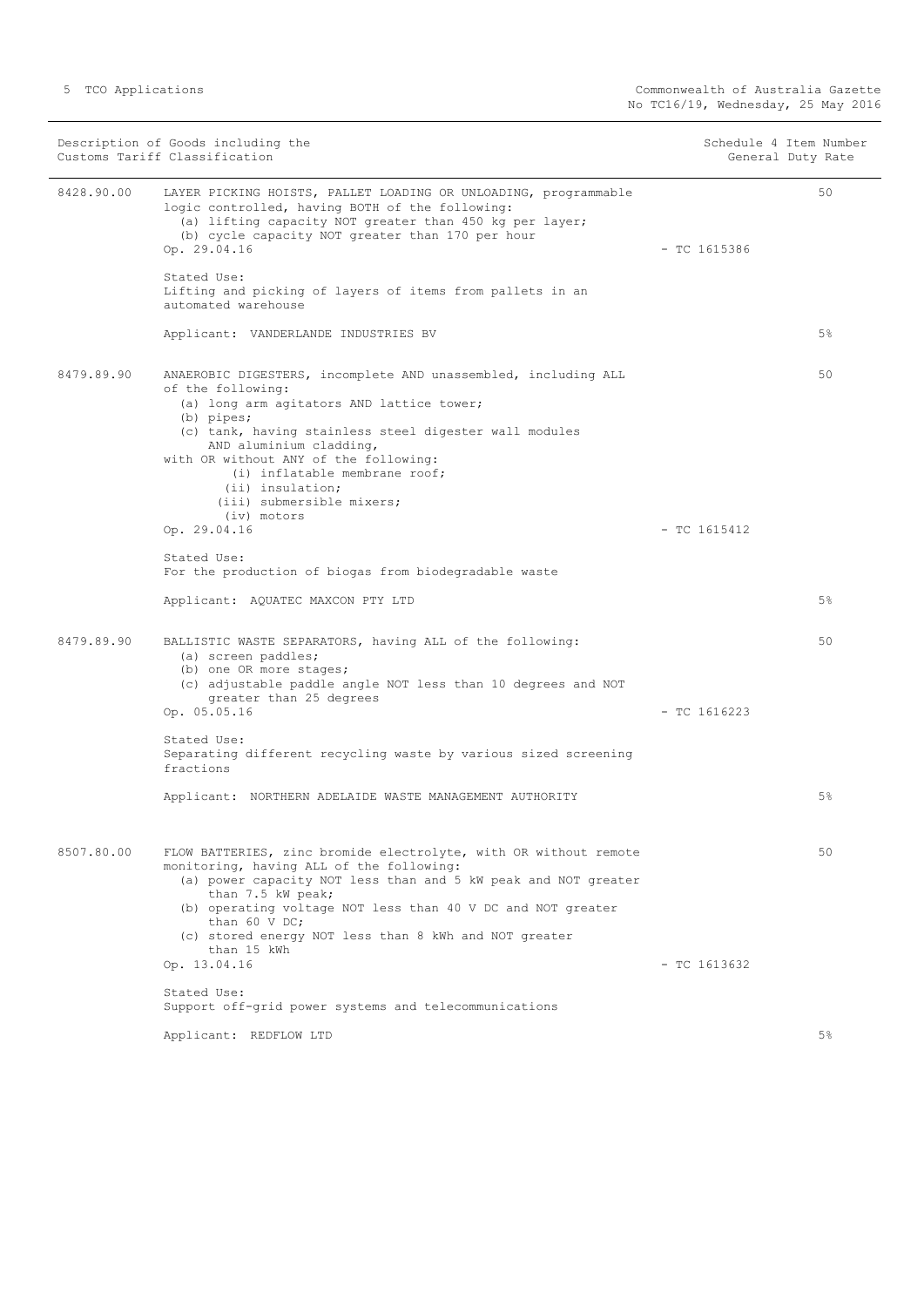|            | Description of Goods including the<br>Customs Tariff Classification                                                                                                                                                                                                                                                                                  | Schedule 4 Item Number<br>General Duty Rate |
|------------|------------------------------------------------------------------------------------------------------------------------------------------------------------------------------------------------------------------------------------------------------------------------------------------------------------------------------------------------------|---------------------------------------------|
| 9506.91.00 | EXERCISE EQUIPMENT, being ANY of the following:<br>(a) folding pedal exercisers;<br>(b) balance boards;<br>(c) balance pads;<br>(d) balance rockers;<br>(e) roller wheels, with OR without kneel pad;<br>(f) twin roller wheels, with OR without kneel pad;<br>(g) foam rolls<br>Op. 05.05.16<br>Stated Use:<br>For recreation and physical training | 50<br>$-$ TC 1616225                        |

Applicant: 66FIT LTD

5%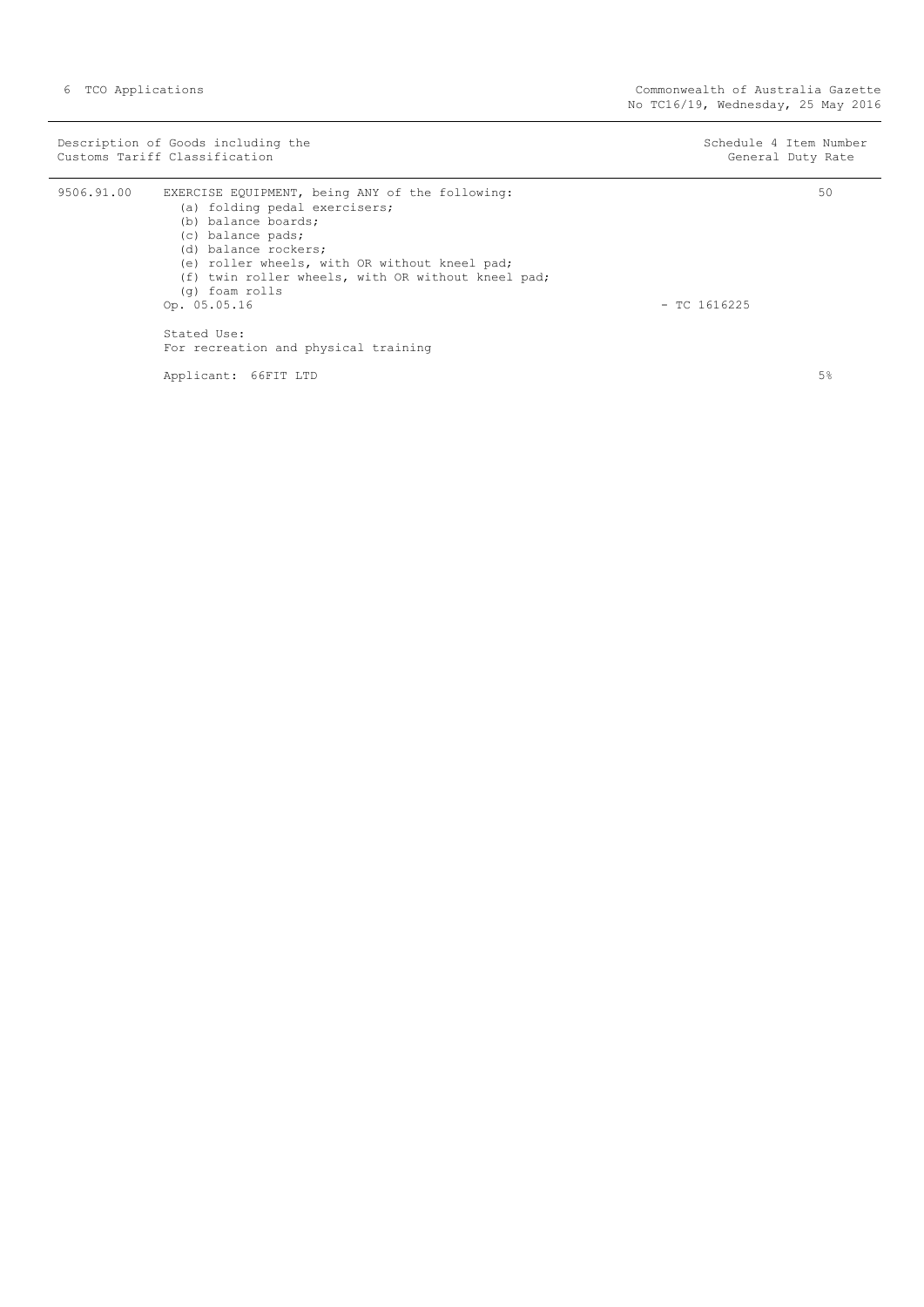#### **NOTICE PURSUANT TO SECTION 269R(1) - APPLICATIONS FOR TARIFF CONCESSION ORDERS REFUSED**

<span id="page-6-0"></span>Applications for Tariff Concession Orders for the goods described in the following TABLE have been refused.

THE TABLE

Description of Goods including the Schedule 4 Item Number (Schedule 4 Item Number Customs Tariff Classification

| 7312.10.00 | WIRE ROPE, having ALL of the following:<br>(a) galvanised outer wire;<br>(b) solid polyethylene core;<br>(c) diameter NOT less than 34 mm;<br>(d) breaking load greater than 750 kN;<br>(e) length NOT less than 11 000 m;<br>$(f)$ maximum elongation $0.25$ <sup>%</sup><br>Op. 25.01.16<br>Reason for refusal:<br>Substitutable goods produced in Australia in the ordinary course<br>of business by Bekaert Wire Ropes Pty Ltd t/as WRI Australia,<br>Mayfield East, NSW                                                                                                                                                                                                                         | $-$ TC 1603368 | 50 |
|------------|------------------------------------------------------------------------------------------------------------------------------------------------------------------------------------------------------------------------------------------------------------------------------------------------------------------------------------------------------------------------------------------------------------------------------------------------------------------------------------------------------------------------------------------------------------------------------------------------------------------------------------------------------------------------------------------------------|----------------|----|
| 8424.30.90 | SHOT BLASTING MACHINES, CYLINDER, programmable logic controlled,<br>including, ALL of the following:<br>(a) blasting cabinet;<br>(b) loading AND unloading walking beams;<br>(c) detection camera;<br>(d) inlet AND outlet conveyors;<br>(e) blasting nozzles;<br>(f) blast tank:<br>(q) abrasive handling AND reclamation unit;<br>(h) shot discharging unit;<br>(i) electrical control cabinet;<br>(i) dust collector AND filtration unit;<br>(k) tailstocks<br>Op. 22.12.15<br>Reason for refusal:<br>Substitutable goods produced in Australia in the ordinary course<br>of business by W. Granowski Pty Ltd, Kilsyth, Vic and Abrasive<br>Blasting Service & Supplies Pty Ltd, Keilor East, Vic | $-$ TC 1545947 | 50 |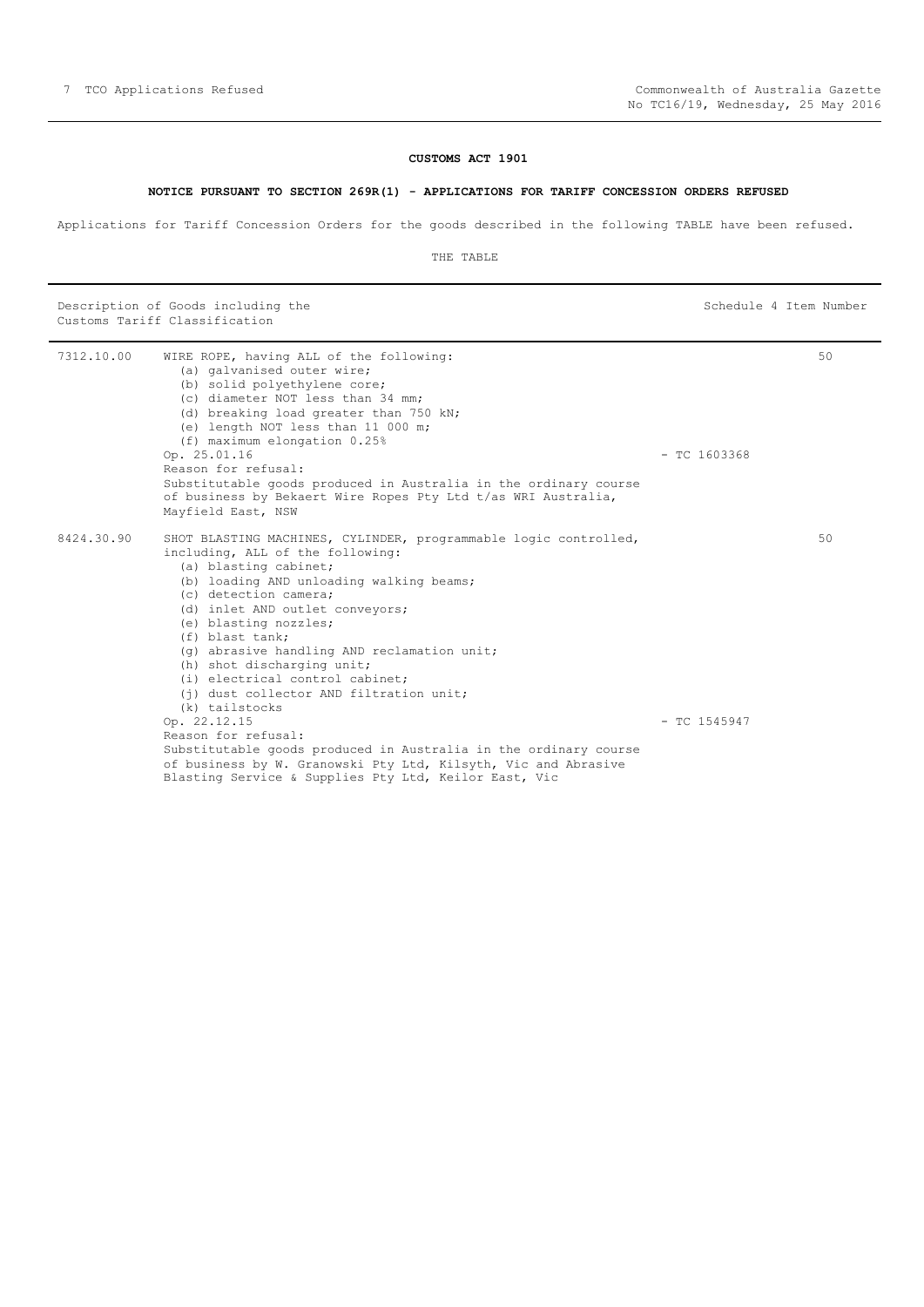# **CUSTOMS ACT 1901 - NOTICE PURSUANT TO SECTION 269R(1) - TARIFF CONCESSION ORDERS MADE**

<span id="page-7-0"></span>Tariff Concession Orders have been made for the goods described in the following TABLE.

The operative date (Op.) and TC reference No. follow the description of goods.

Local manufacturers of substitutable goods may request the revocation of TCOs at any time.

|            | Description of Goods including the<br>Customs Tariff Classification                                                                                                                                                                                                                       |                                 | Schedule 4 Item Number<br>Last Date of Effect<br>General Duty Rate |  |
|------------|-------------------------------------------------------------------------------------------------------------------------------------------------------------------------------------------------------------------------------------------------------------------------------------------|---------------------------------|--------------------------------------------------------------------|--|
| 3816.00.00 | HEARTH REPAIR MIXES, having a basis of magnesium oxide<br>Op. 24.02.16                                                                                                                                                                                                                    | Dec. date 17.05.16              | 50<br>$-$ TC 1608264                                               |  |
| 3824.90.90 | BLEACH ACTIVATORS, DETERGENT, granules, having a basis of tetra<br>acetyl ethylene diamine<br>Op. 02.03.16                                                                                                                                                                                | Dec. date 18.05.16              | 50<br>- TC 1608848                                                 |  |
| 5206.22.00 | YARN, ring spun, single ply, having ALL of the following:<br>(a) composition NOT less than 75% combed cotton;<br>(b) composition NOT greater than 25% polyester;<br>(c) yarn measuring NOT less than 240 decitex and NOT greater<br>than 540 decitex<br>Op. 26.02.16                      | Dec. date 18.05.16              | 50<br>$-$ TC 1608476                                               |  |
| 6815.99.00 | REFRACTORY MASSES, unfired, having a basis of alumina<br>Op. 24.02.16                                                                                                                                                                                                                     | Dec. date 17.05.16              | 50<br>$-$ TC 1608266                                               |  |
| 7228.40.10 | BARS, alloy steel, flat, complying with European Standard,<br>International Organization for Standardization (EN ISO)<br>4957:1999, Table 6, Steel name X38CrMoV5-3                                                                                                                       | Dec. date 17.05.16 - TC 1607992 | 50                                                                 |  |
| 8419.89.90 | Op. 23.02.16<br>WASTE WATER EVAPORATORS, CONTINUOUS, including ALL of the<br>following:<br>(a) heat exchanger;<br>(b) flash plate evaporator;<br>(c) control panel;<br>(d) feed balance tank;<br>(e) concentrate buffer tank<br>Op. 19.02.16                                              | Dec. date 19.05.16              | 50<br>- TC 1607526                                                 |  |
| 8433.60.00 | OLIVE WASHING MACHINES, including ALL of the following:<br>(a) reception hopper;<br>(b) olive cleaner;<br>(c) conveyors;<br>(d) electrical control box<br>Op. 26.02.16                                                                                                                    | Dec. date 19.05.16 - TC 1608385 | 50                                                                 |  |
| 8438.80.00 | SLICING SYSTEMS, MEAT AND/OR CHEESE, having a slicing capacity<br>NOT less 400 slices per minute, programmable logic controlled,<br>including two OR more of the following:<br>(a) loading equipment;<br>(b) conveyors;<br>(c) interleavers;<br>(d) weight checker;<br>(e) volume scanner |                                 | 50                                                                 |  |
| 8479.82.00 | Op. 19.02.16<br>MIXERS, CENTRIFUGAL FORCE, dual axis, having a volume capacity                                                                                                                                                                                                            | Dec. date 19.05.16              | $-$ TC 1607634<br>50                                               |  |
|            | NOT greater than 25 L<br>Op. 01.03.16                                                                                                                                                                                                                                                     | Dec. date 18.05.16              | $- TC 1608732$                                                     |  |
| 8479.89.90 | STABILISER SLEEVES, BOTTOM HOLE ASSEMBLY, OIL AND/OR GAS WELL,<br>threaded, including spiral blades<br>Op. 23.02.16                                                                                                                                                                       | Dec. date 17.05.16              | 50<br>$-$ TC 1607942                                               |  |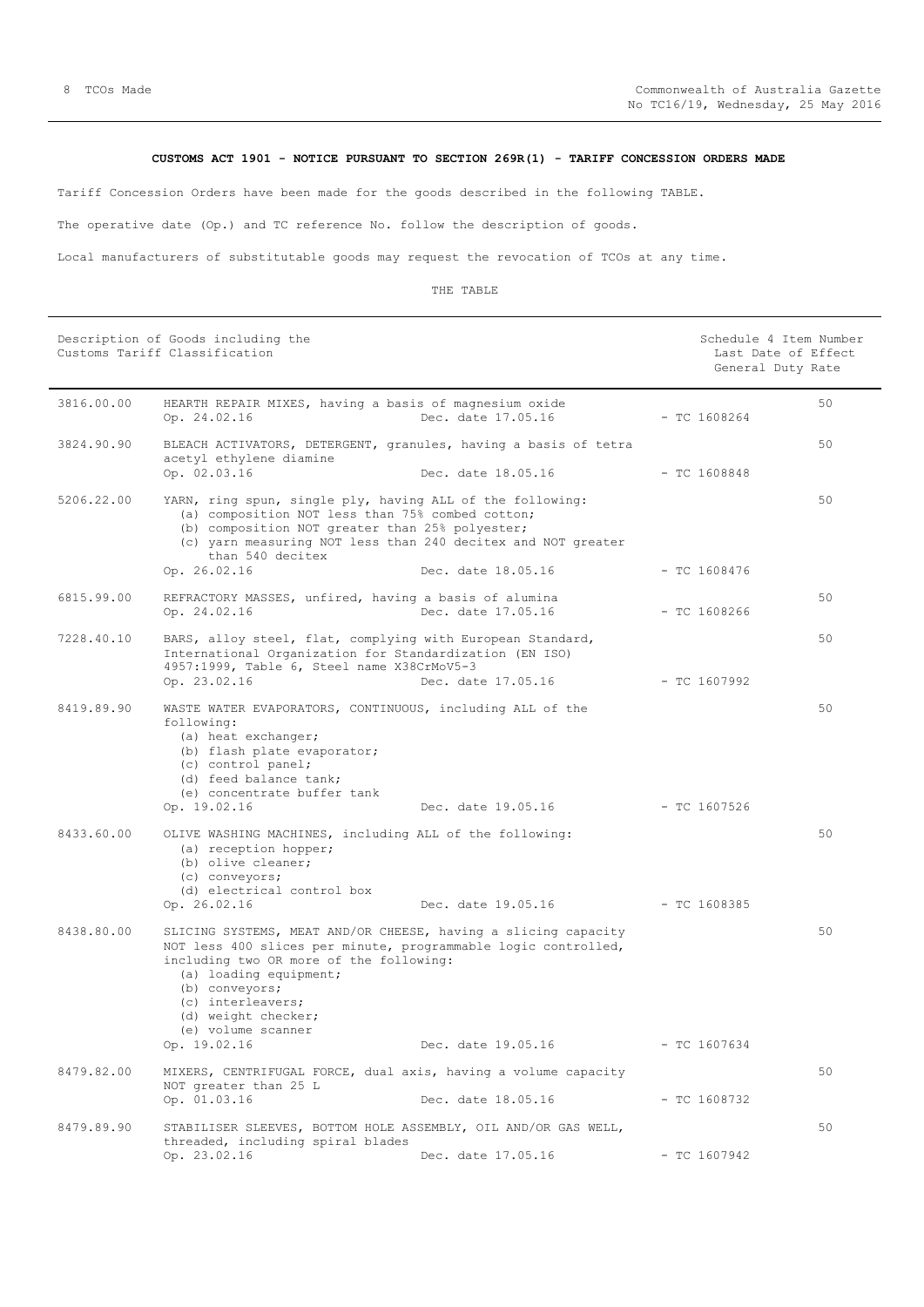#### **CUSTOMS ACT 1901**

#### **TARIFF CONCESSION ORDER REVOCATIONS AT THE INITIATIVE OF IMMIGRATION AND BORDER PROTECTION**

<span id="page-8-0"></span>The Tariff Concession Orders listed in THE TABLE below have been revoked.

÷,

THE TABLE

| Description of Goods including the<br>Customs Tariff Classification |                                                                                                                                                                                                           | Schedule 4 Item Number | Last Date of Effect |                |
|---------------------------------------------------------------------|-----------------------------------------------------------------------------------------------------------------------------------------------------------------------------------------------------------|------------------------|---------------------|----------------|
| 3925.10.00                                                          | TANKS, glass fibre reinforced plastic, rectangular or square,<br>having BOTH of the following:<br>(a) capacity NOT less than 300 L;<br>(b) hot press moulded sectional panel construction<br>Op. 29.08.08 | Dec. date 21.11.08     | — ТС 0828806        | 50<br>19.04.16 |
|                                                                     | Order revoked following advertised intention to revoke by the<br>Comptroller-General of Customs in Tariff Concessions Gazette TC<br>16/14 of 20 April 2016. In transit provisions apply                   |                        |                     |                |
| 3926.90.90                                                          | TANKS, polyester reinforced with fibreglass, having a maximum<br>volume capacity NOT less than 8 000 L, with OR without mounting<br>platforms<br>Op. 21.01.15                                             | Dec. date 11.05.15     | - TC 1503322        | 50<br>19.04.16 |
|                                                                     | Order revoked following advertised intention to revoke by the<br>Comptroller-General of Customs in Tariff Concessions Gazette TC<br>16/14 of 20 April 2016. In transit provisions apply                   |                        |                     |                |

#### **CUSTOMS ACT 1901 - RESULT OF REQUEST FOR REVIEW OF AN APPLICATION DECISION**

<span id="page-8-1"></span>The Department of Immigration and Border Protection internal review result made on the Tariff Concession Order application for goods described in the following TABLE has been finalised:

| Description of Goods including the<br>Customs Tariff Classification |                                                                                                                                                                                                                                                                                                                                                                                                                               | Schedule 4 Item Number<br>Last Date of Effect Decision | Review |  |
|---------------------------------------------------------------------|-------------------------------------------------------------------------------------------------------------------------------------------------------------------------------------------------------------------------------------------------------------------------------------------------------------------------------------------------------------------------------------------------------------------------------|--------------------------------------------------------|--------|--|
| 8428.90.00                                                          | FOODSTUFF BAG HANDLING LINE, programmable logic<br>controlled, including ALL of the following:<br>(a) bag placement four axis robot;<br>(b) mechanical AND/OR vacuum gripper;<br>(c) servo driven conveyor, incorporating encoded<br>variable<br>speed controls;<br>(d) bag top AND/OR sides flattener;<br>(e) bag blower;<br>(f) bag positioning sensor;<br>(q) maximum operating speed NOT less than 240 bags per<br>minute | 50                                                     | REFUSE |  |
|                                                                     | Op. 28.08.15<br>Department of Immigration and Border Protection Decision:<br>Refusal to make TCO affirmed                                                                                                                                                                                                                                                                                                                     | $-$ TC 1533103                                         |        |  |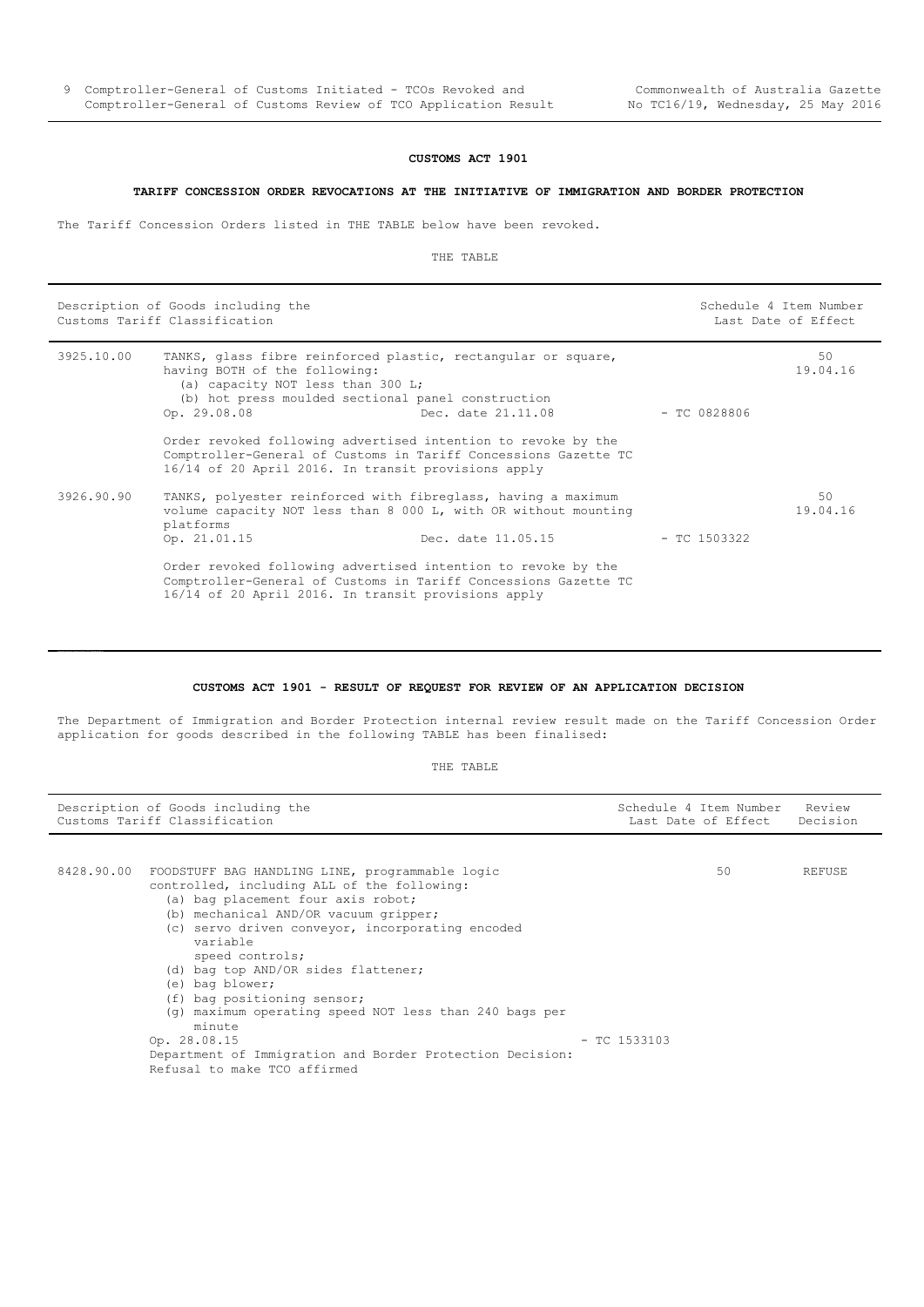#### **IMMIGRATION AND BORDER PROTECTION**

## <span id="page-9-0"></span>**TARIFF QUOTAS - QUOTA TRANSACTIONS PROCESSED DURING THE PERIOD 17 MAY 2016 to 24 MAY 2016.**

GENERAL INFORMATION

This Gazette contains details of quota transactions processed during the period 17 May 2016 to 24 May 2016 inclusive.

Part 1 contains a Table specifying quota category details.

Part 2, Section A, lists quota holders who received quota allocations via transfer transactions.

Part 2, Section B, lists all adjustments to previous allocations which have been caused by transfer transactions.

NB.- In Section B, transactions represent changes to individual tariff quotas and do not necessarily represent the entire holdings in that category for the quota holder.

- The "AS WAS" and "AS IS" columns indicate the quota levels for that particular tariff quota only at the time of that transaction.
- The amount of the transaction can be deduced by subtracting the "AS WAS" column from the "AS IS" column.

Inquiries concerning any information published within this Gazette should be directed to the Tariff Concessions Administration, Australian Border Force, PO Box 25, Belconnen, ACT, 2616.

#### **PART 1**

#### **NOTICE OF MAKING A DETERMINATION UNDER PART XVI OF THE CUSTOMS ACT 1901**

In pursuance of Section 273B of the Customs Act 1901, notice is hereby given that a Determination specified in Section A of Part 2 was made in relation to Item 55 in Part III of Schedule 4 to the Customs Tariff Act 1995 and subject to any conditions set out hereunder, that Determination applies to goods that are:

- (1) specified in the Table hereunder;
- (2) classified under a subheading of Schedule 3 to the Customs Tariff Act 1995, specified in Item 55 in Part III of Schedule 4 to the Customs Tariff Act 1995;
- (3) entered for home consumption not earlier than the start date, and not later than the finish date, by the person specified in that Determination, as shown in Part 2; and
- (4) in total, not in excess of such quantity as is specified in that Determination, as shown in Part 2.

In pursuance of Section 273B of the Customs Act 1901, notice is hereby given that a Determination specified in Section B of Part 2 amended a previous Determination by deleting the figures in the column headed "QUANTITY AS WAS" and inserting the figures in the column headed "QUANTITY AS IS".

| CATEGORY<br>CODE. | <b>TINTT</b><br>OUANTITY | OUOTA<br>T T F.M<br>NUMBER | OUOTA<br>DESCRIPTION |
|-------------------|--------------------------|----------------------------|----------------------|
| 311               | Kilograms                | 61 A                       | Cheese and Curd      |